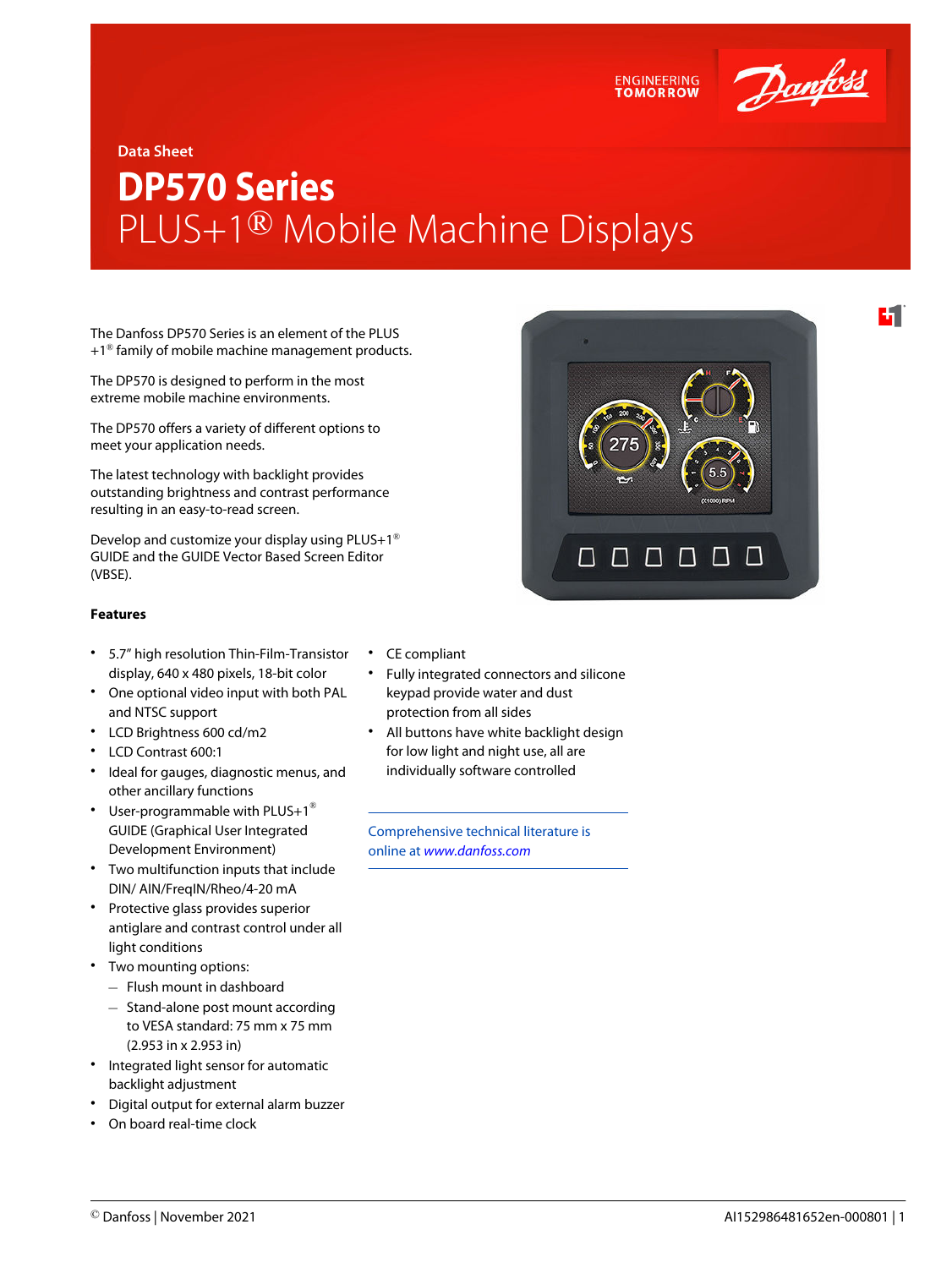

# **Dimensions and connectors**

*DP570 dimensions (mm [in]); C1, C2 connectors*



# **Pin assignments**

*C1—DEUTSCH DTMO6 12 pin*

| Pin     | <b>Function</b>       | <b>Pins</b> | <b>Function</b>      |
|---------|-----------------------|-------------|----------------------|
| $C1-P1$ | Power GND -           | $C1-P7$     | CAN1 Low - (DIN/AIN) |
| $C1-P2$ | Power input +         | $C1-P8$     | DIN/AIN/4-20 mA      |
| $C1-P3$ | $CANO High +$         | $C1-P9$     | DIN/AIN/4-20 mA      |
| $C1-P4$ | CANO Low -            | $C1-P10$    | Multifunction-input  |
| $C1-P5$ | CAN shield            | $C1-P11$    | Multifunction-input  |
| $C1-P6$ | CAN1 High + (DIN/AIN) | $C1-P12$    | <b>DOUT</b>          |

# *C2—M12 5 pin*

| Pin     | <b>Function</b>        |
|---------|------------------------|
| $C2-P1$ | Video power GND        |
| $C2-P2$ | Video power supply     |
| $C2-P3$ | Video signal input 1   |
| $C2-P4$ | Video signal input GND |
| $C2-P5$ | <b>NC</b>              |